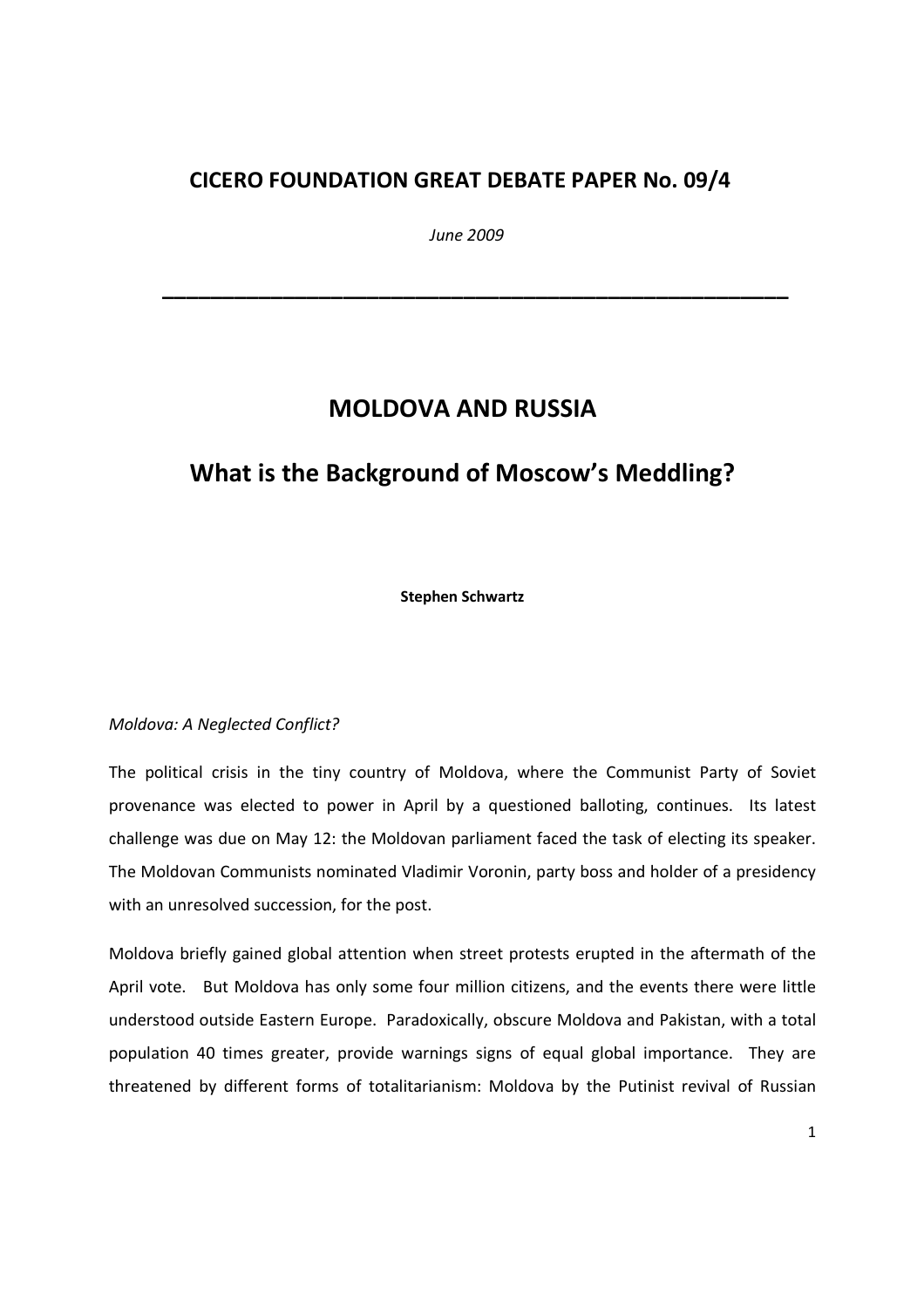imperialism, Pakistan by radical Islam as represented by the Taliban. Neo-Sovietism and Islamic extremism appear counterposed, in cases such as that of Chechnya. Yet as in the history of Hitlerian and Stalinist ideological networks prior to the German dictator's invasion of Russia in 1941, apparently irreconcilable differences and passionately hateful rhetoric have been paralleled by secret collaboration. The outcome of German-Soviet cooperation before 1941 will be discussed at some length here, for it defines Moldovan reality more than any other aspect of the past.

Both Moldova and Pakistan have been neglected alarmingly in major American media, which is hypnotized by president Barack Obama and his efforts to cope with the economic crisis that became serious last year. It has been stated openly and repetitively that America is now too preoccupied with its financial and credit problems to help curb the new Russian colonialism – which is indeed colonialism in that it is based in the manipulation of ethnic Russian and other Slav colonists in certain countries it has dominated – or to respond appropriately to the Islamist advance in South Asia. The Obama administration aspires to redefine U.S.-Russian relations in a benevolent direction, trusting in the benign goals of the Kremlin, at the same time as the new commander-in-chief of the U.S. seems paralyzed by the specter of Taliban expansionism. At both ends of the new Eurasian conflict zone, insecure democracies face aggressive pressure.

Moldavian chief Voronin aggravated tensions in the trans-Danubian lands when, earlier in May, his regime followed the last unreconstructed Communist dictatorship in Europe, the Belarus of Alyaksandr Lukashenka, in boycotting the Prague summit of the newborn "Eastern Partnership." The European Union (EU) had also invited Ukraine, Georgia, Armenia and Azerbaijan to the Czech capital. The Moldovan authorities clearly wish to avoid perceptions of alignment with Ukraine and Georgia, the main current targets of disfavor by Putin's cenacle. Russian foreign minister Sergey Lavrov effectively accused the organizers of the Prague summit of organizing a new anti-Muscovite alliance, thus reviving the oldest charge in the annals of European diplomacy. Moldova and Voronin are temporarily the main pawns of Putin, who numerous informed observers suspect of planning a second attack on the independence of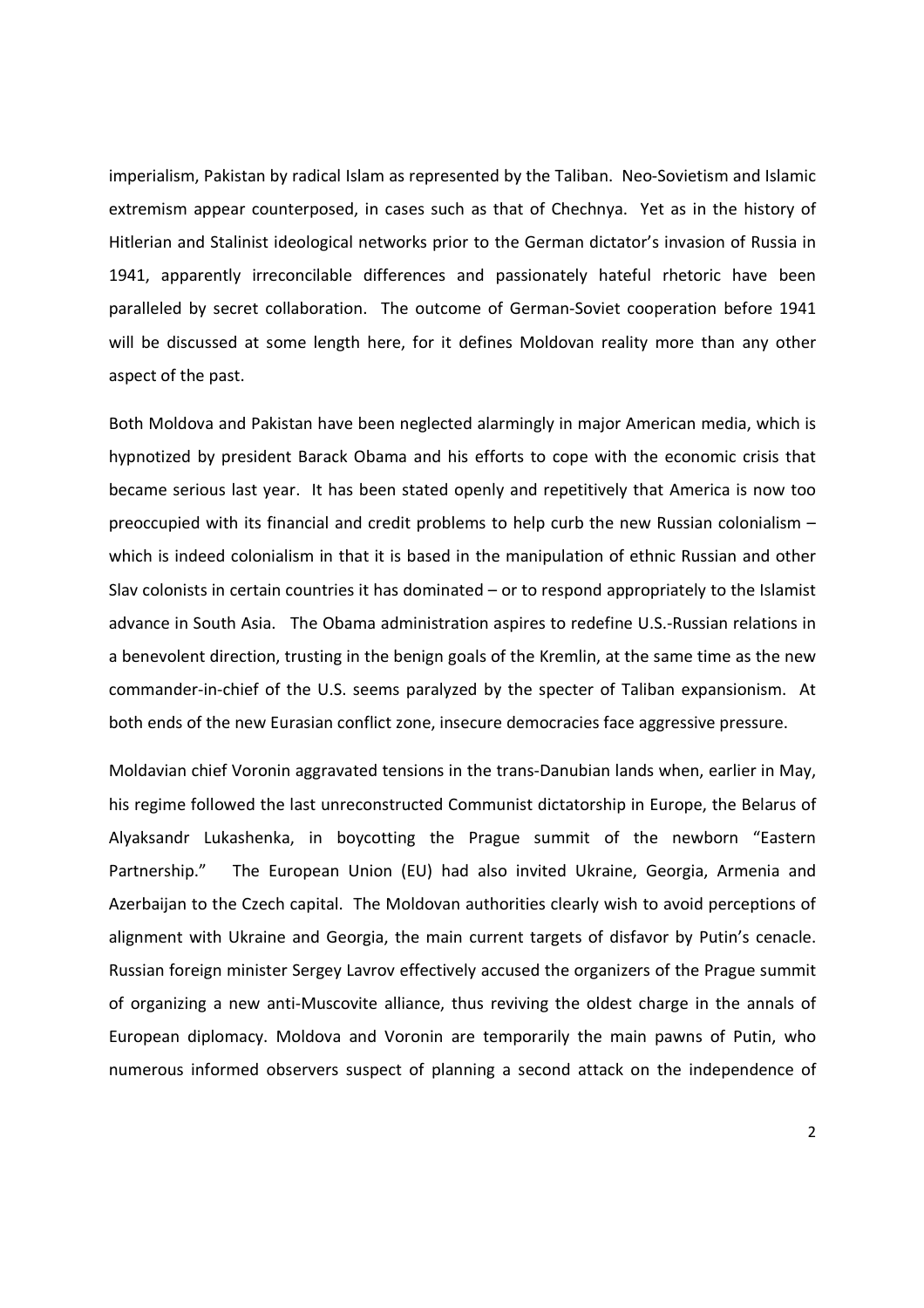Georgia before autumn of this year. But what is the background of Moldova's ambiguous existence, its service in dangerous international intrigues, and its risky internal state?

#### The History of Russia – Moldova Relations

The Ukrainian and Romanian ethnicities have been objects of Russian territorial ambitions for centuries. The Romanian-speaking area now known as Moldova, but long called Bessarabia, was shorn away in the early 19<sup>th</sup> century, by the tsarist power, from the Ottoman system of possessions and dependencies, which had dominated it for three hundred years.

The Russian imperial ruling class in Bessarabia distinguished itself by its primitivism and brutality, exemplified by the terrible reputation of the Bessarabian reactionaries in stirring violence against the local Jewish population, at the beginning of the  $20<sup>th</sup>$  century. The infamous anti-Jewish pogrom of 1903, in the Moldovan capital of Chisinau (Kishinev), was blamed on Russo-Bessarabian incitement. Bessarabia has always been ethnically diverse, but Russian Jewhatred in the province had been exceptionally violent, for various sociological reasons.

Following the collapse of tsarist rule, Bessarabia briefly enjoyed independence as a Moldavian Democratic Republic, before its unification with Romania in 1918. Nevertheless, the part of Bessarabia east of the Dniester River was proclaimed a Moldavian Soviet entity (under various titles), and shown as a separate component of the Soviet Union on maps in the 1920s-30s. According to Walter Kolarz, in his authoritative Russia and Her Colonies (Praeger, New York, 1952), the creation of early Soviet Moldavia was a reprisal for Romanian absorption of most of Bessarabia. While Soviet Russia was seemingly reconciled to loss of the empire's former Baltic and Finnish possessions, the persistence of voracious Russian interest in the Romanian culture area was openly advertised.

In 1939 the Stalin-Hitler pact was announced. The brusque turn by each of the dictators – Hitler temporarily abandoning his anti-Bolshevism and Stalin his antifascism – benefited the pair in differing ways. Stalin admired and deferred to Hitler, who enjoyed major Russian economic and even clandestine political support in the Nazi assault on the West – the Soviet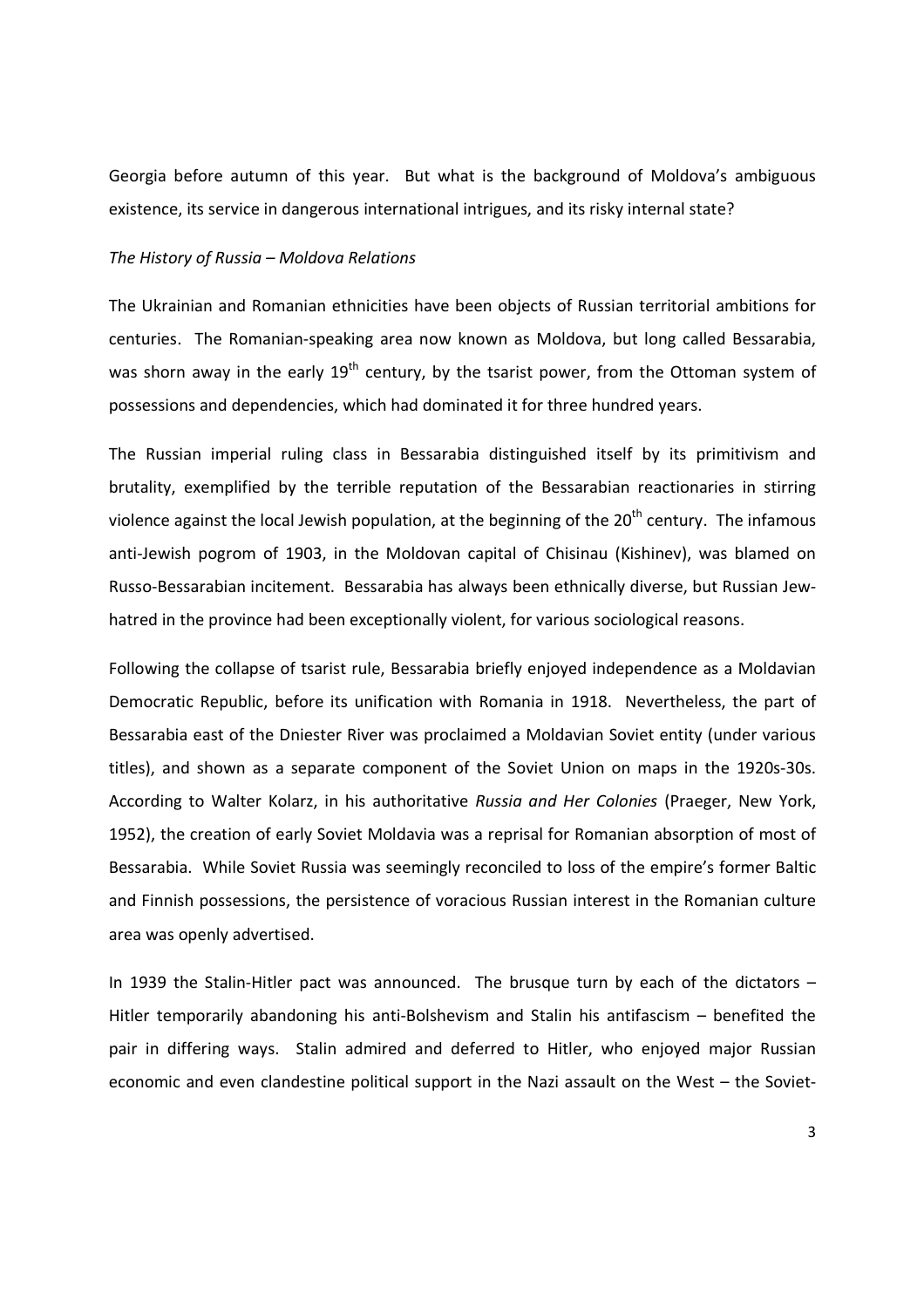controlled Communist parties in France and Britain contributed significantly to "anti-war" opinion in both countries. The sabotage of French Communist unions helped drive the country to surrender to the Germans, while in Britain leading Communist agitators and propagandists were interned by the authorities as subversives.

The Soviets suffered more negative political consequences from the pact than did Hitler; no Nazis or their sympathizers broke with Berlin over the pact, but thousands, and perhaps millions of Communists in the West – many of them Jewish – left the Stalinist movement. The Communist Party of Poland, a major participant in the Communist International, had already been dissolved in 1938, in anticipation of the pact and its provision for the division of Poland between its two enemies. But the conditions of the alliance also called for the Russian reconquest of the Baltic states of Estonia, Latvia, and Lithuania, and the Stalinist despoliation of the greater area of historical Bessarabia, renamed the Moldavian Soviet Socialist Republic, from Romanian sovereignty. The lost Romanian lands were recaptured during the second world war, once Hitler relieved himself of his inveiglement with Stalin and the Romanians joined the Germans in the assault on the Soviet Union. But with the end of the war, the Moldavian S.S.R. was returned to Russian rule.

The effects of Russian control over their Romanian-speaking captives were little grasped outside the region. As described by Kolarz, the pre-1940 Moldavian Soviet entity had few Romanian speakers; its population was 48.5 percent Ukrainian, with Russians and Yiddishspeaking Jews each accounting for 8.5 percent. The "republic" had a population of half a million, including only 600 Communists, almost none of them Romanian-speaking. The alienation of Romanians from Bolshevism was deep-seated, partly reflecting suspicion of Soviet support among Hungarian and Bulgarian revolutionaries, both identified with national enemies of Romania. It continued at the end of the second world war, when the Romanian Communists, designated as Soviet puppet governors of all Romania, were so structurally weak that they absorbed cadres from the fascist Legion of the Archangel Michael, or Iron Guard.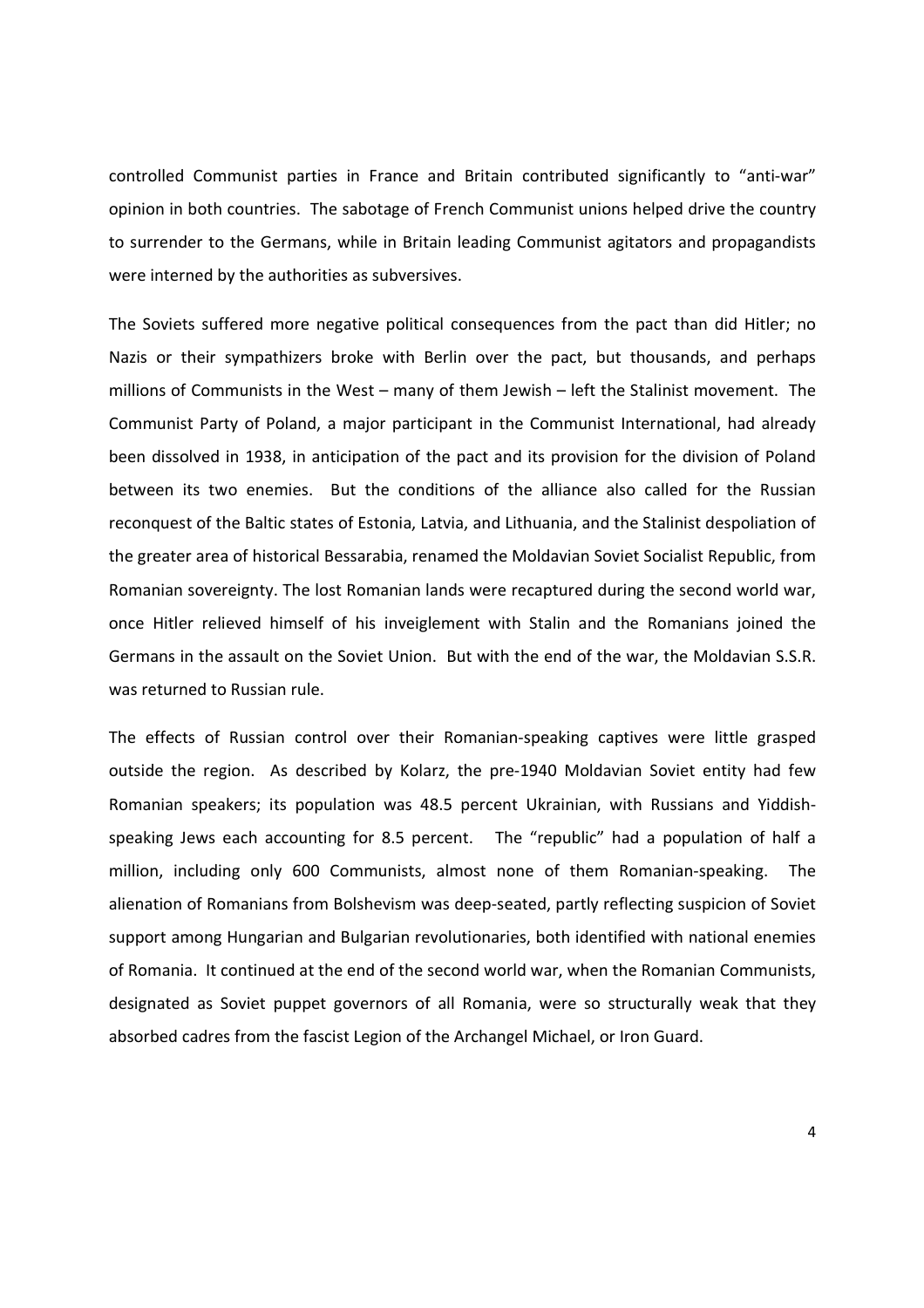Kolarz observed that with the emergence of Communist Romania the existence of a Moldavian S.S.R. no longer made sense, except for the demographic contradiction between dominant Slavs and subordinated Romanians inside the latter "republic." Nevertheless, Soviet Moldavia after 1940-45 had a clear Romanian majority, as Moldova does today, with Romanian-speakers now accounting for 80 percent. Under these conditions, Romanian culture in Soviet Moldavia was Slavized, with the proclamation of a Moldavian language separate from Romanian and written with a modified version of the Russian Cyrillic alphabet. Jews occupied an unfortunate and uncomfortable place between the two communities, Latin and Slav: at times the Soviets favored Jewish participation in the republic's political elite, but at the price of Russification and systematic undercounting of Yiddish speakers.

#### Muslims: A New Russian Scapegoat?

With the collapse of the Soviet Union, Moldova obtained its independence in 1991, which Russia preempted in 1990 by the creation of Transnistria, a "new" puppet regime on the other side of the Dniester, occupying the same territory designated as Soviet Moldavia in the 1920s, with the exception of the Balta area now incorporated in Ukraine.

But the illegitimate birth of Transnistria followed a Soviet strategy, in the Balkans and on the southern frontier of the USSR, that assumed an innovative direction in the 1980s. Paraphrasing my book The Two Faces of Islam (2002), Russian policy began to encourage ethnic differentiation, followed by partition, as control slipped in certain Soviet republics, as well as in the former Yugoslavia. The first and apparent trial example of this came in Bulgaria in 1984 when the large Turkish minority (today accounting for 10 percent of the overall population of seven million), as well as indigenous Bulgarian Muslims, were subjected to compulsory Slavization of names and suppression of other markers of identity. Some 300,000 Bulgarian Muslims fled to Turkey. Viewed with surprise and confusion at the time, the Bulgarian anti-Muslim campaign was later seen by some analysts, myself included, as a Moscow-coordinated plan for the identification of a new internal and external enemy to be used for political unification inside the nations under Communist rule.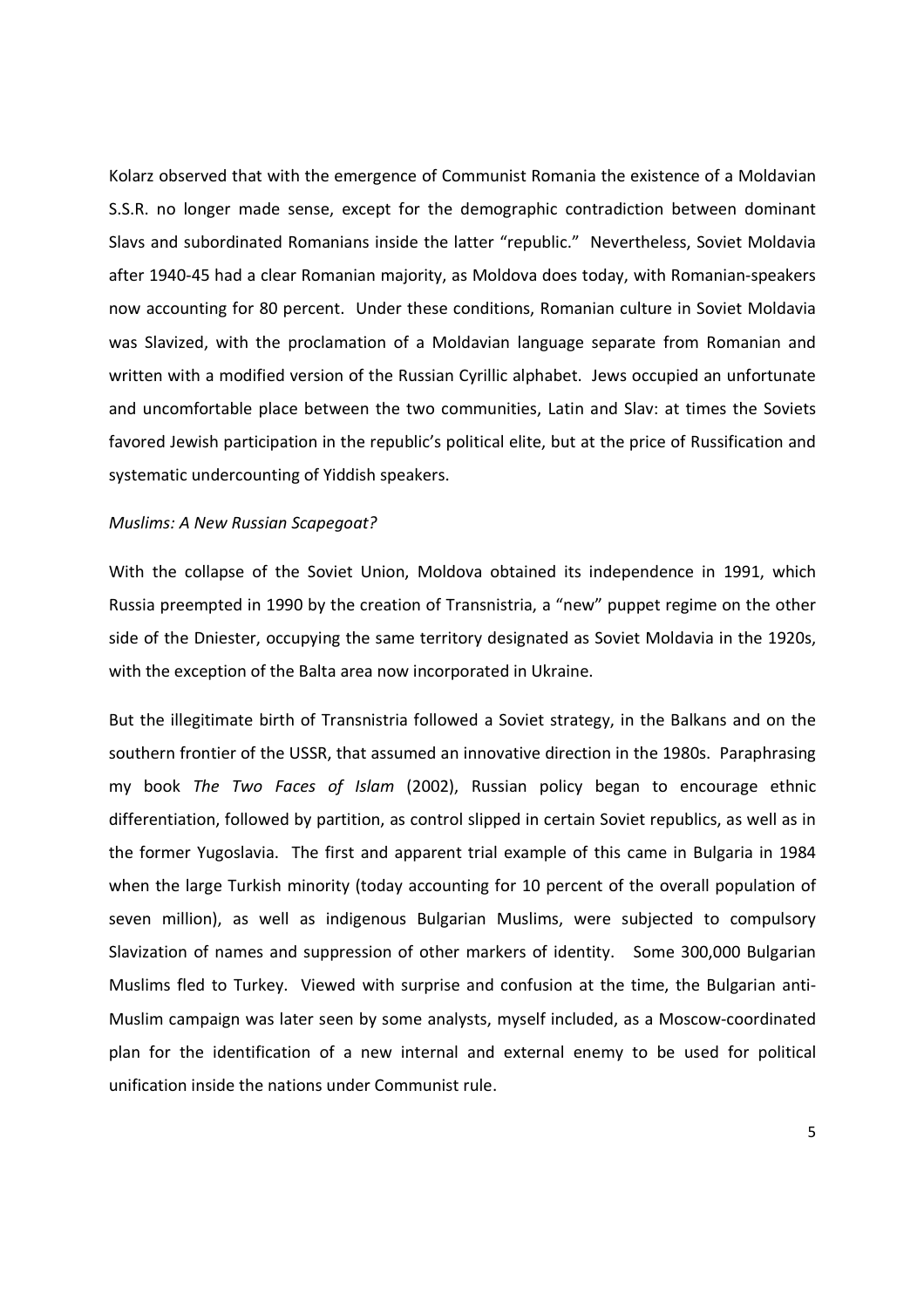Russian statecraft had always been based on rallying the masses against a foe with both internal and external representations, the menace of which was always exaggerated. Historically, Jews and Catholics had been identified as such enemies. But as the Soviet empire began to disintegrate it was obvious that harassing the Jews had proved disastrous for Russian relations with America, and that the Catholic church was a serious adversary that could inflict significant harm on Russian rule – witness the outcome in Poland after the rise of Solidarity. Indigenous Muslims seemed to be the ideal, new scapegoat for the Slav powers, whether in the form of Bulgarian Muslims, Azeris, Chechens and other Caucasian Muslims, or, later, Bosnians and Albanians. And indeed, the repression of the Bulgarian Muslims was followed in 1988 by the violent separation of the Karabakh Mountain region, inhabited by Armenians and known to them as Artsakh, from Azerbaijan, following an anti-Armenian pogrom in the Azeri town of Sumgait in 1988. A similar massacre erupted in Baku in 1990.

#### The Planned Fragmentation of the Newly Independent States

In April 2009, the Russian chess champion and liberal activist Garry Kasparov, who is half-Armenian, blamed the former KGB for the bloodshed in Baku. As reported in The New York Times of April 26, 2009, Kasparov declared, "The KGB was behind the Armenian pogroms in Baku. The KGB set nations against each other. We should never give in to these provocations." Perspicacious commentators have suggested the same – that interethnic violence in post-Communist countries is always managed from above, including the various terrorist atrocities ascribed to Chechens but, according to many Russian liberals, planned and carried out by the Russian security organs. Still, we may say today, 20 years after the outbreak of the Armenian-Azeri conflict, that while a new Islamophobia was the early ideological pretext for this work, the more significant objective was to leave potentially-independent states fragmented.

This gambit produced its worst effects in the former Yugoslavia. That country, because of its "liberal Communist" reputation, was considered by foreigners the most appropriate laboratory for free-market transformation in the 1990s, but it instead became the scene of ghastly bloodshed as Serbian aggressors, enabled by Russia, carved out sections of newly-independent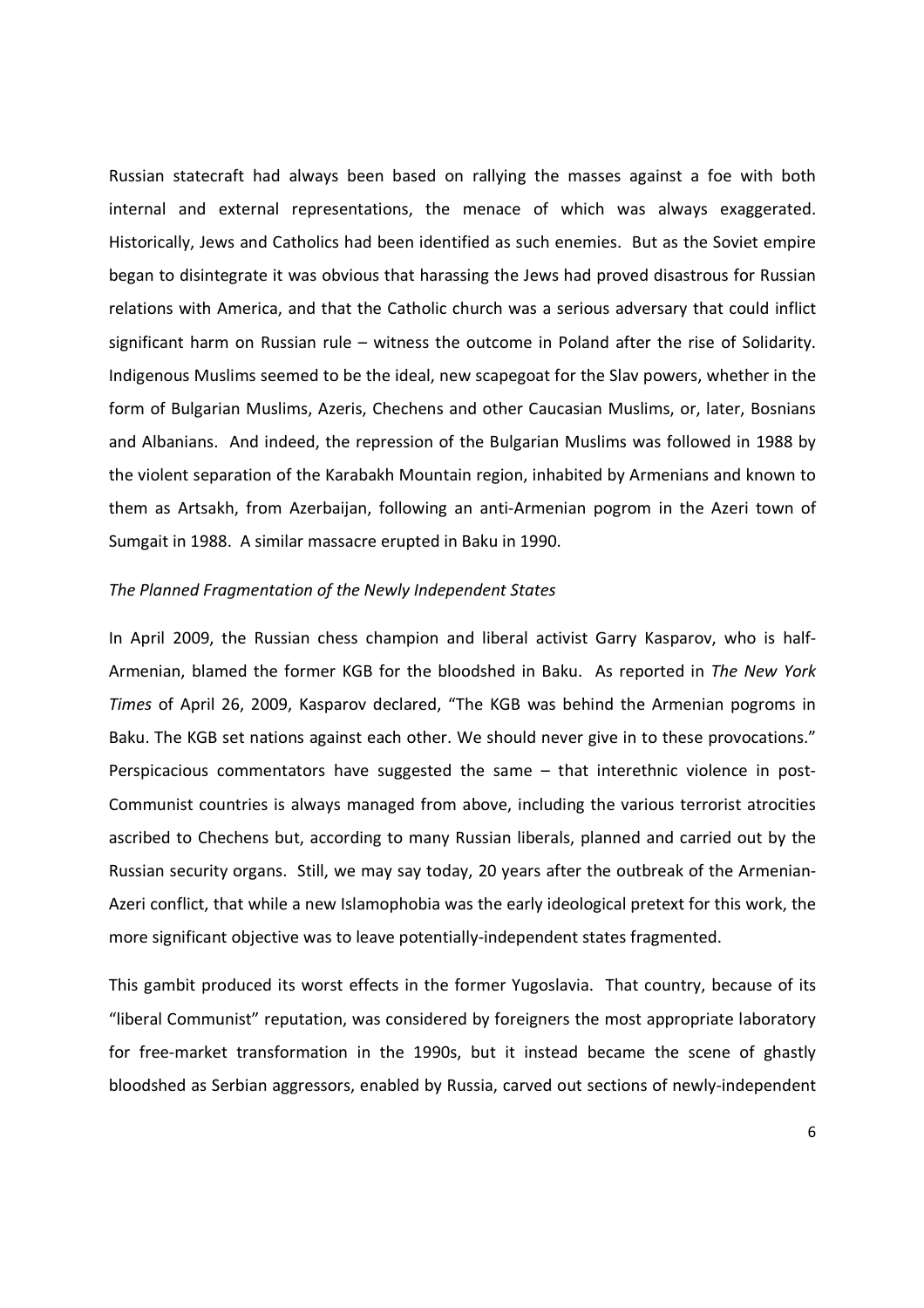Croatia (unsuccessfully) and Bosnia-Hercegovina (creating a mafia-run "Serb Republic" that was unfortunately made permanent by the Dayton Accords of 1995). Georgia was similarly victimized by the sudden launch of "autonomist" adventures in Abkhazia and South Ossetia, and a newly independent Kosovo presently faces a persistent attempt to carve out a "Serbian Republic" in its north. In a paradoxical discourse that is handily accepted by gullible and morally spineless media and political leaders worldwide, Russia insolently equates its Abkhaz and South Ossetian puppets with the Kosovars, while the real parallel with Kosovo is to be found in Russia's prey, Georgia. Legitimate claims for national independence are answered by Russia and its pan-Slavic ally, Serbia, with imposition of partition.

But Russian strategy in Artsakh (Nagorno-Karabakh) and Transnistria also exactly reproduced the srategy employed when the bogus Soviet Moldavia was created in the 1920s – to retaliate against Azeri and Moldavian claims to freedom by the fabrication of competing puppet states. In Transnistria, which went to war against Moldova from 1990 to 1992, Islam was not involved – the contenders were both Orthodox Christian in their religious legacies. Similarly, when Russia invaded Georgia last year, the Islamic excuse was absent, and both sides were Christian, although the Russian Orthodox and Georgian Orthodox churches have long been at odds.

#### Moldova: A Two-Edged Weapon in Putin's Hand?

Where does this leave Moldova? Submitted anew to Muscovite dependency, the country is susceptible to use as a two-edged weapon, against both Romania and Ukraine. Moldova is so impoverished that trafficking in Moldovan women for prostitution in the West is a major economic phenomenon. The Bucharest government is now a member of the European Union, while Ukraine, criminally rebuffed by NATO last year, went to the Prague summit seeking to follow in Romania's footsteps. Geographically separated from Russia, Moldova can be used to retard the integration of Romania into the European system, as well as to obstruct the approach to Europe of Ukraine. Either way, the Moldovans have become orphans of history, alienated from the Romanian ethnic family by outside pressure, in the last remaining geographical artifact of the evil embrace of Hitler and Stalin,.